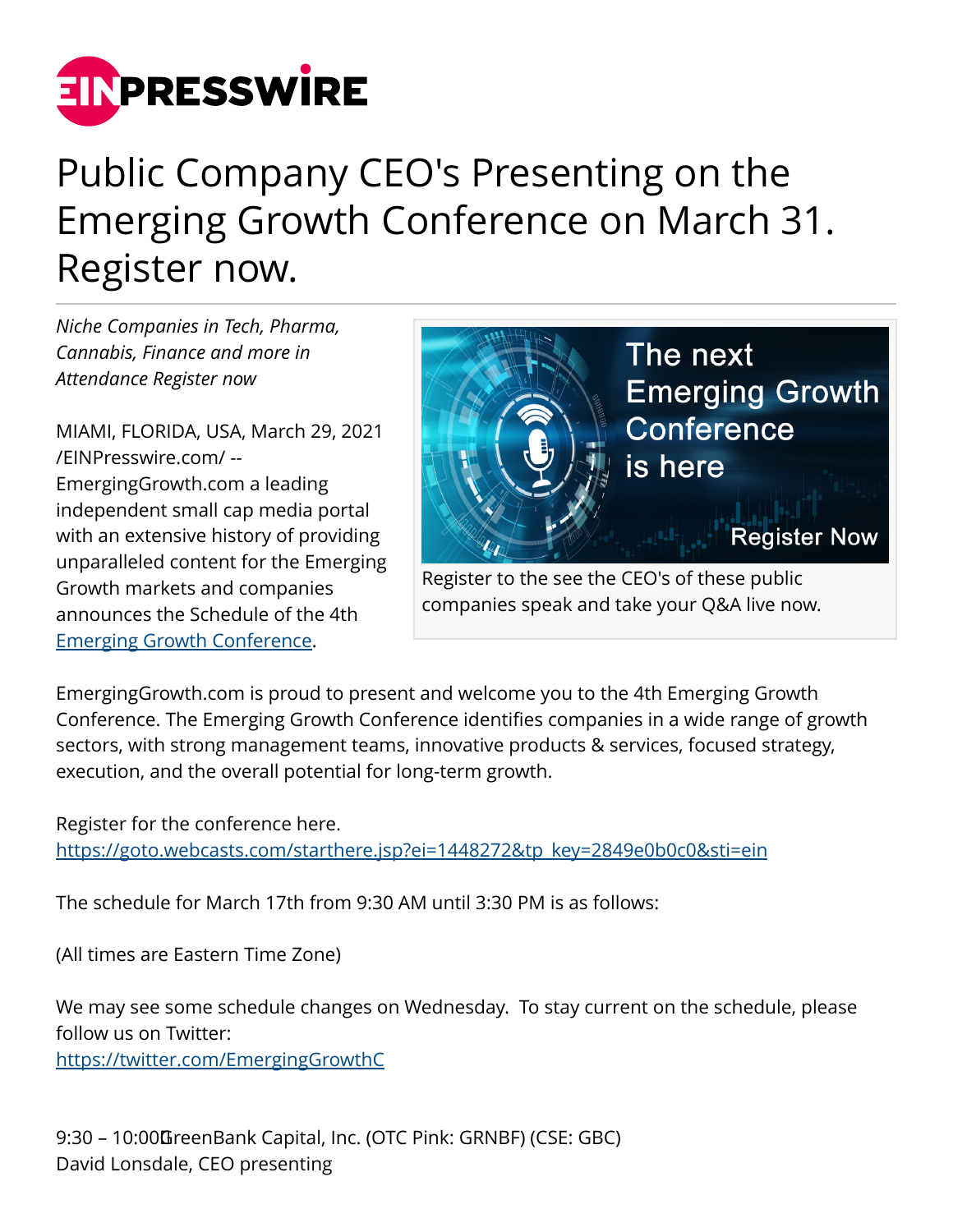10:00 – 10:45 American Premium Water Corporation (OTC Pink: HIPH) Ryan Fishoff, CEO Presenting

10:45 - 11:30 Treasure Investments dba Foundry Michelangelo Mark Russo, Founder / Chairman presenting For Treasure Investments, Click here. [https://goto.webcasts.com/starthere.jsp?ei=1448272&tp\\_key=2849e0b0c0&sti=treasure](https://goto.webcasts.com/starthere.jsp?ei=1448272&tp_key=2849e0b0c0&sti=treasure)

11:30 - 12:15 American Battery Metals Corporation (OTCQB: ABML) Douglas Cole, CEO presenting

12:15 – 1:00 Dyadic International, Inc. (NASDAQ: DYAI) Mark Emalfarb, President / CEO presenting

1:00 - 1:30 SinglePoint Inc. (OTC Pink: SINGD) Wil Ralston, President presenting

1:30 - 2:00 Link Reservations Inc. (OTC Pink: LRSV) Rene Lauritsen, President / CEO presenting

2:00 - 2:45 IPT Global Tech Inc. (OTCQB: TPTW) Stephen J. Thomas III, CEO presenting

2:45 - 3:30 The Movie Studio, Inc. (OTC Pink: MVES) Gordon Venters, CEO presenting

3:30 - 4:00 InnerScope Hearing Technologies (OTC: INND) Matthew Moore, CEO presenting<sup>[]</sup>

All interested in attending should visit the following link to register. You will then receive an email containing the link and time to sign into the conference.

Register for the conference here. [https://goto.webcasts.com/starthere.jsp?ei=1448272&tp\\_key=2849e0b0c0&sti=ein](https://goto.webcasts.com/starthere.jsp?ei=1448272&tp_key=2849e0b0c0&sti=ein)

We may see some schedule changes on Wednesday. To stay current on the schedule, please follow us on Twitter:

<https://twitter.com/EmergingGrowthC>

These exciting virtual conferences are like attending an "in person" event, you can sign in and out as often as you like.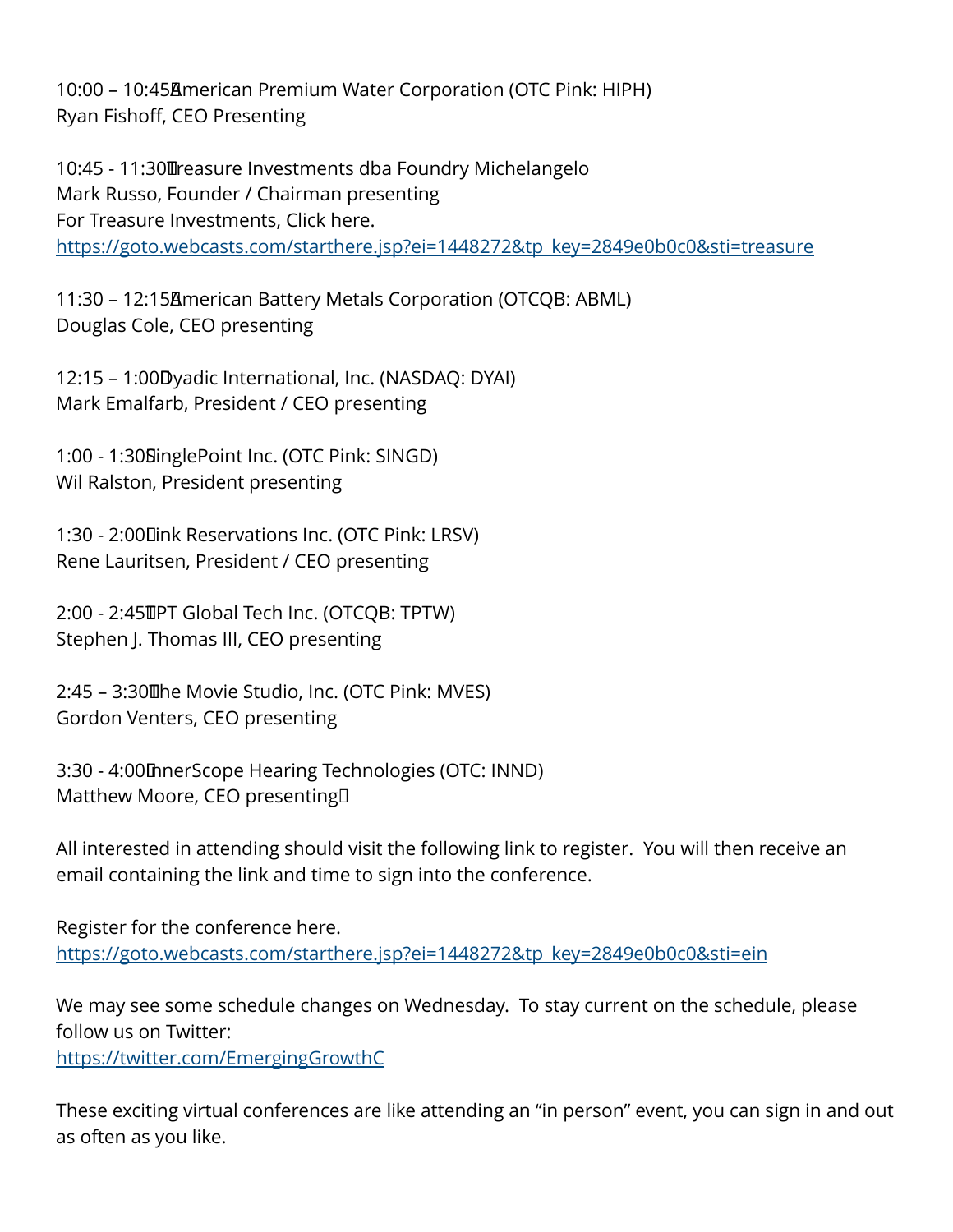## About EmergingGrowth.com

Founded in 2009, Emerging Growth.com quickly became a leading independent small cap media portal. Over the years, it has developed an extensive history of providing unparalleled content, in identifying emerging growth companies and markets that can be overlooked by the investment community.

The next step in its evolution is the Emerging Growth Conference.

## About the Emerging Growth Conference

The Emerging Growth conference is an effective way for public companies to present and communicate their new products, services and other major announcements to the investment community from the convenience of their office, in an effective and time efficient manner.

The Conference identifies companies in a wide range of growth sectors, with strong management teams, innovative products & services, focused strategy, execution, and the overall potential for long-term growth.

The audience includes potentially tens of thousands of Individual and Institutional investors, as well as Investment advisors and analysts.

Thanks for participating and make sure you are on our VIP list so you are informed immediately as we announce updates to our upcoming Conferences.

Get on the list here – Emerging Growth Conference VIP List

All Conferences are first announced on Twitter – Follow us on Twitter

All Conference replays emerge on our YouTube Channel – Subscribe to our YouTube Channel

All sessions will be conducted through video webcasts and will take place in the Eastern time zone. Provided above is the current Emerging Growth Conference schedule for featured presentations. Each company's presentations will be delivered by their executive management team. Our conference serves as a vehicle for Emerging Growth to build relationships with our existing and potential clients. Accordingly, a certain number of the presenting companies are our current clients, and some may become our clients in the future. In exchange for services we provide, our clients pay us fees in the form of cash and securities, and we may currently have, or in the future may have investments in the securities of certain of the presenting companies. Finally, certain of the presenting companies have paid us a fee to secure a presentation time slot or to present generally. The presentations to be delivered by the presenting companies (including any handouts of written materials) have not been approved, endorsed by or otherwise reviewed by EmergingGrowth.com nor should they in any way be construed to have been made in connection with the offer to sell or a solicitation of an offer to buy securities. Please consult an investment professional before investing in anything viewed on the Emerging Growth Conference or on EmergingGrowth.com.